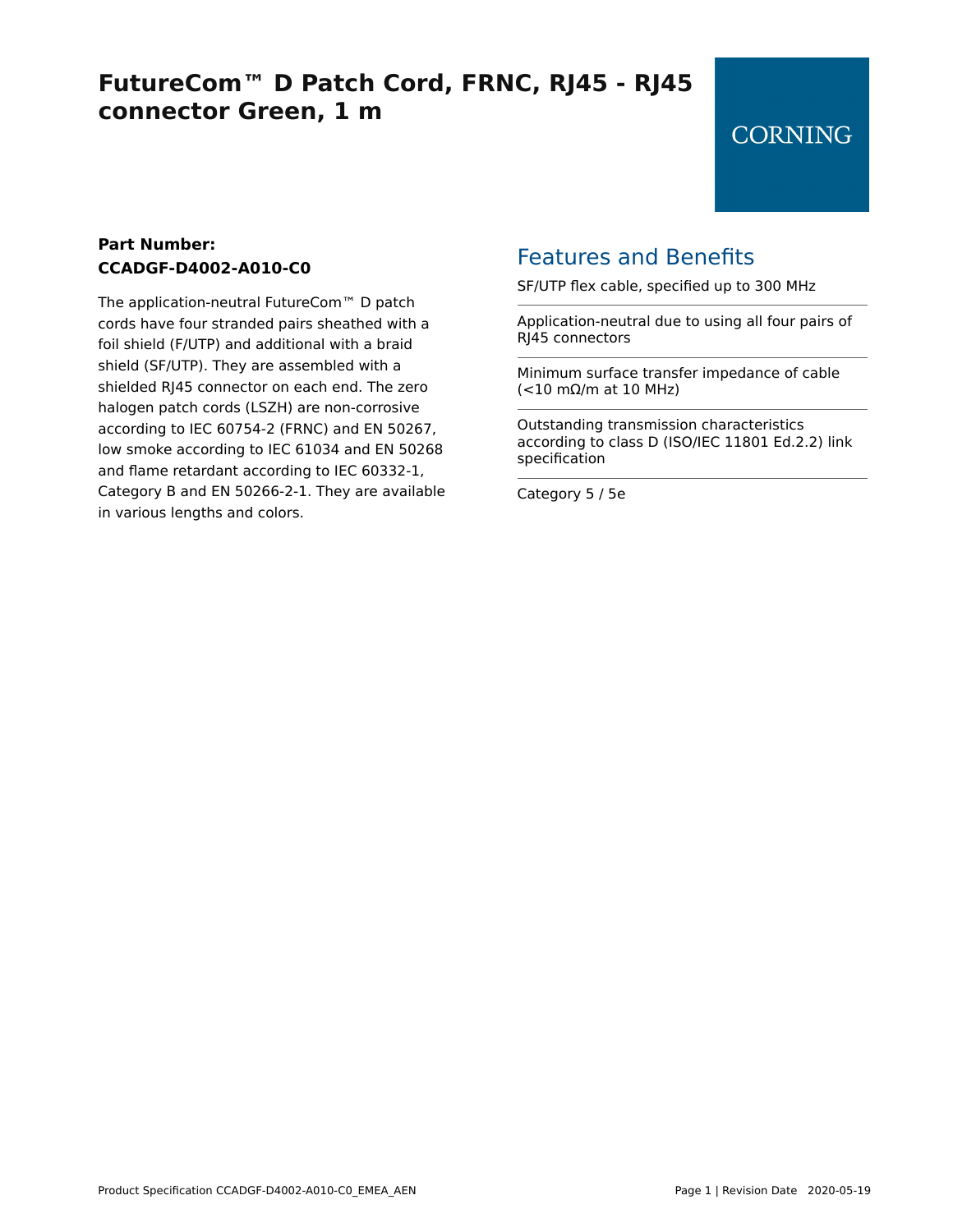# **FutureCom™ D Patch Cord, FRNC, RJ45 - RJ45 connector Green, 1 m**

### **Specifications**

| <b>General Specifications</b> |             |
|-------------------------------|-------------|
| Cable Assembly Type           | Patch Cords |
| Environment                   | Indoor      |
| Category                      | 5/5e        |
| Cable Type                    | SF/UTP      |
| Halogen-free                  | Yes         |

| <b>Mechanical Specifications</b> |           |
|----------------------------------|-----------|
| Fire Load                        | 0.43 MJ/m |
| Min. Bend Radius Installation    | 46 mm     |

### Electrical Specifications

| Delay skew                   | 300 ns/100 m          |
|------------------------------|-----------------------|
| DC resistance unbalance      | 4.5 %                 |
| <b>Insulation Resistance</b> | $150$ MΩ*km           |
| Surface transfer impedance   | $100 \text{ m}\Omega$ |

### Specifications - Connector A

| Connector Type           | RJ45 - 8/8 |
|--------------------------|------------|
| <b>Durability Cycles</b> | 750 N/A    |